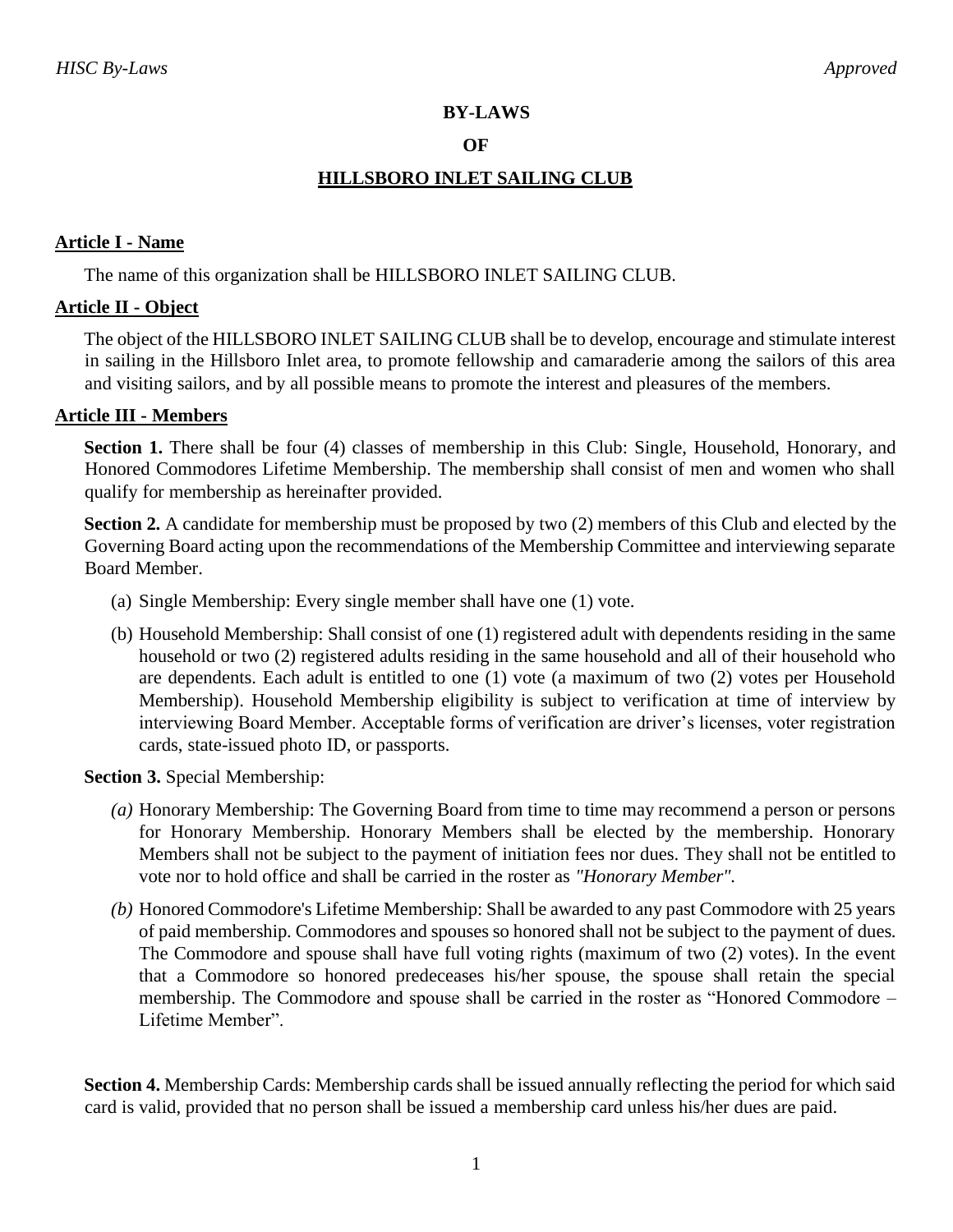Said cards shall bear the signature of the Commodore and shall be accepted as prima facie evidence of membership at any club function or activity.

**Section 5.** Nonmembers may be placed on the mailing list upon application of a member (subject to review by the Board) and payment of a subscription fee determined by the board.

## **Article IV - Officers and Commodore**

**Section 1**. Elective Officers: The elective officers of this Club shall be the Commodore, Vice Commodore, Rear Commodore, Secretary and Treasurer. No one person may hold more than one of these offices at the same time, nor may they be a general member of the Governing Board at the same time. These officers shall also be known as the Flag Officers. Term of office shall be for one (1) year. Officers may serve for more than one (1) term, but may not hold the same office for more than two (2) consecutive terms; provided, however, an officer may hold an office for a partial term and two (2) full terms.

**Section 2**. Governing Board: There shall be a Governing Board consisting of the incumbents of all elective offices, the past Commodore, four (4) general members and the Staff Commodore duly elected from the Staff Commodore's Advisory Committee. Two (2) of the four (4) general members shall be elected each year and will serve for two (2) years. Said additional members shall be especially familiar with and well versed in the activities of the Club. All members of the Governing Board shall have been active members for at least three (3) years. Any or all vacancies on the Governing Board shall be filled in accordance with Article V, Section 6(d) of these Bylaws.

**Section 3**. Nominating Committee: A Nominating Committee of three (3) members shall be elected on a revolving basis, with one (1) member retiring and a new member being elected annually at the NOVEMBER meeting. No member of the Governing Board may serve on the Nominating Committee. The incoming member shall have been an active member for at least five (5) prior consecutive years.

**Section 4.** Auditing Committee: An Auditing Committee of three (3) members shall be elected on a revolving basis, with one (1) member retiring and a new member being elected annually at the NOVEMBER meeting. Members serving should be familiar with accounting procedures. The Treasurer shall not be a member of the Auditing Committee. The Audit Committee shall meet no more than sixty days after the Change of Command.

**Section 5.** Appointed Committees: The incoming Commodore shall appoint committees and chairmen who shall perform such duties as the Commodore shall direct, and they shall serve for the period of one (1) year at the pleasure of the Commodore.

**Section 6**. No member shall be elected to the Flag Office of Commodore, Vice Commodore, or Rear Commodore unless said member or spouse owns a sailing yacht at the time of election. The Treasurer and Secretary are exempt from boat ownership. Such Flag Offices shall be open to both men and women.

#### **Article V - Duties and Powers of Officers and Committees**

**Section 1.** Commodore: The Commodore shall be the Executive Officer, shall preside at all meetings of this Club and of the Governing Board, and shall perform such other duties as may be required by the Governing Board or the Bylaws of this Club. The Commodore shall be an ex-officio member of all committees.

**Section 2**. Vice Commodore: Shall assist the Commodore in the discharge of his/her duties and shall act in his/her absence with full power.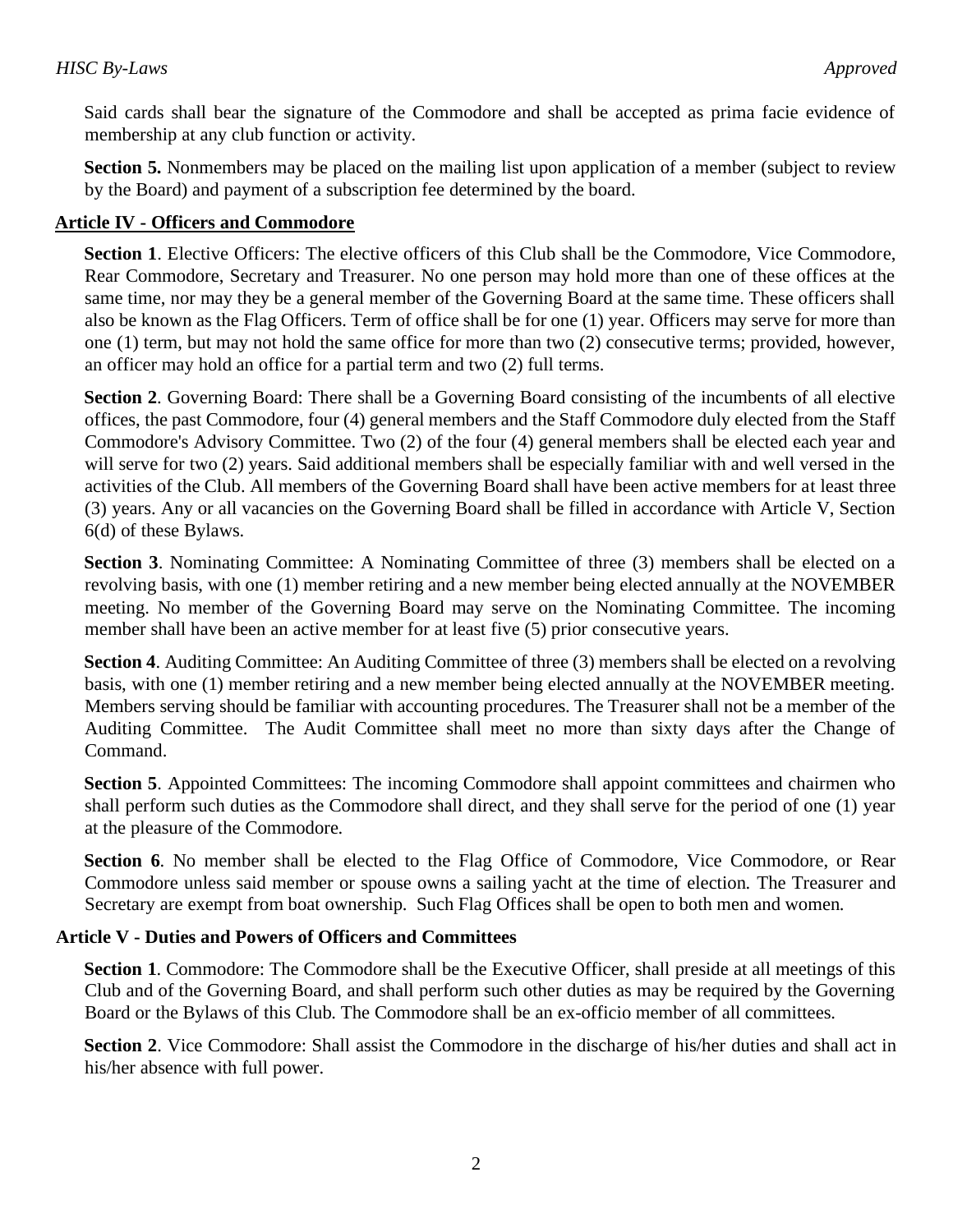**Section 3**. Rear Commodore: Shall assist the Commodore and Vice Commodore in the discharge of their duties and act in their absence with full power. The Rear Commodore shall be responsible for supervision and oversight of the HISC Race Program, Race Chairman and Committees.

**Section 4**. Secretary: The Secretary shall:

- (a) Keep a record of all proceedings of Club and of the Governing Board, and of all matters of which a record may be deemed advisable, in books belonging to the Club.
- (b) Keep records, minutes and books at all reasonable times open to inspection by any member.
- (c) File and preserve all documents, records reports, and communications connected with the business of this Club. Board Minutes shall be posted on the HISC website for review within one week of said meeting.
- (d) Perform such other appropriate duties may be assigned by the Commodore or the Governing Board.

**Section 5**. Treasurer: The Treasurer shall:

- (a) Collect and hold in the name of this all monies receivable by and belonging to this Club.
- (b) Pay all bills contracted by this Club which shall be certified correct by the Governing Board or by the chairman of any committee which has contracted for any such bill by virtue of any appropriation by the Governing Board.
- (c) Keep a true and complete record of monies and property of this Club received by him/her and all dispositions made by him/her of said monies and property.
- (d) Club funds are to be divided between two accounts. The first account will be designated the operating account. It will contain sufficient funds to cover the short-term financial obligations of the club and represent no more than ten percent of the total HISC funds. Disbursements from this account will require only the Treasurer as sole signatory. The second account will be termed the reserve account and will contain the balance of said funds. Transfers or disbursements from this account will require both the Treasurer and Commodore as signatories.
- (e) Make a report at the general meeting each month of all his/her receipts and disbursements, at such other times as the Governing Board or the Commodore may direct.
- (f) Prepare a Balance Sheet and Income Statement at the end the fiscal year or close of his/her term of office, at least once each twelve (12) months. Statement to be read to the membership at the APRIL meeting.
- (g) See that a notice on dues for the year is included in the NOVEMBER issue of Outlet
- (h) Responsible to make sure assets lists are maintained by the person(s) in possession of Club assets and present to the Audit Committee.
- (i) Responsible to make sure appropriate State and Federal Tax-Exempt returns are filed on a timely basis.
- (j) Perform such other appropriate duties as may be assigned to him/her by the Governing Board or the Commodore.

**Section 6.** Governing Board: Any member of the Governing Board who fails to attend two (2) consecutive meetings of the Governing Board without good and sufficient reason being given to the Commodore shall be automatically dropped from office and/or Governing Board. The Governing Board shall: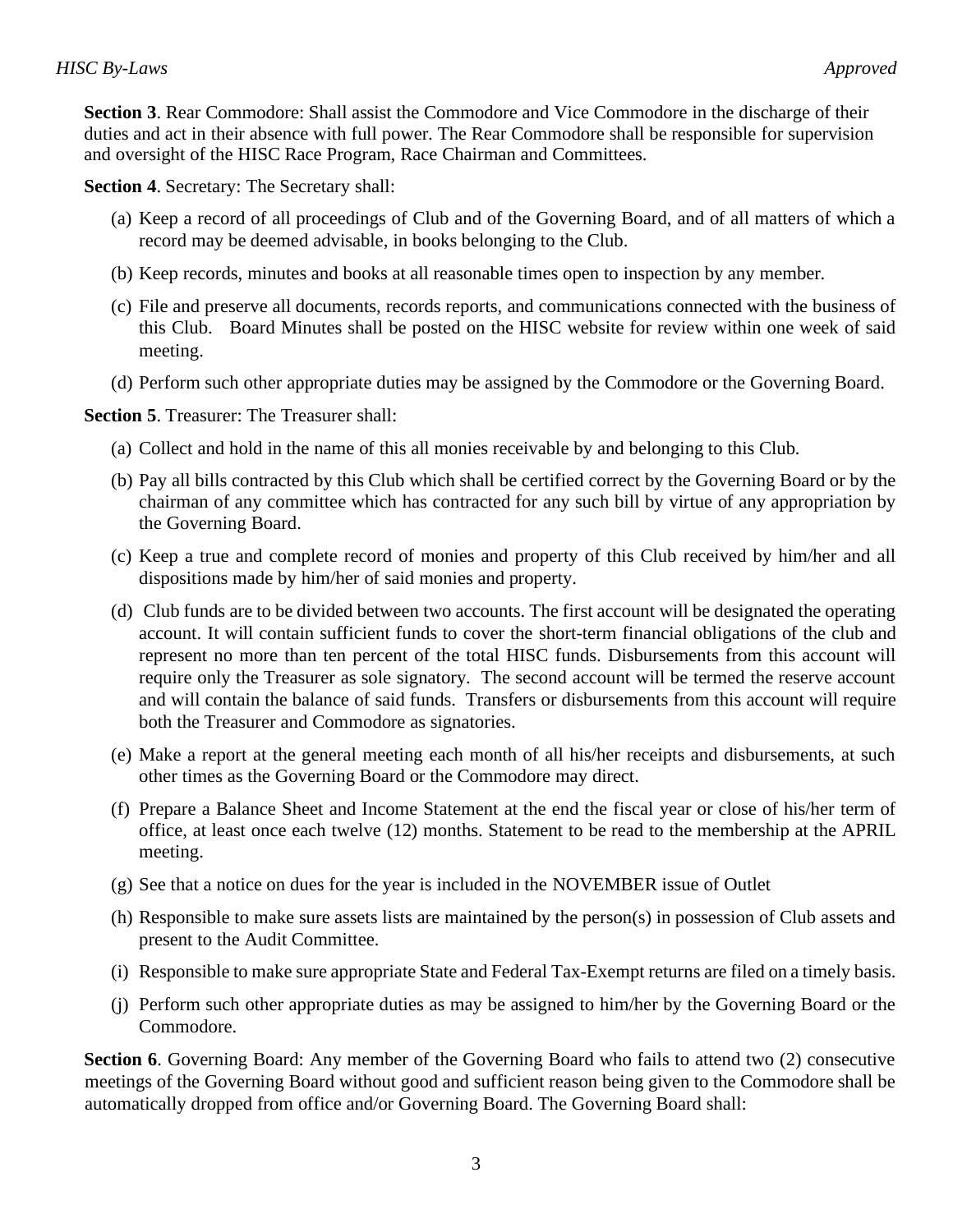- (a) Have general charge of the policy and management and finances of this Club; be vested with and have custody of all the property of this Club; appropriate such sums as may be deemed advisable within its current resources for the interests of this Club.
- (b) Carry on all interim business for the Club with all actions of the Board being subject to review by the general membership. Specifically, the minutes of the Governing Board shall be kept open to inspection at reasonable times to the general membership. A majority vote at the general meeting shall be required to reverse any action taken by the Board. The Commodore shall not vote at a general meeting except in the event of a tie.
- (c) Elect new members as provided in these Bylaws.
- (d) Fill any vacancy in an elective office of the Club or on the Governing Board, by a majority vote of those members present at any meeting of the Board. A person so elected shall hold office until the next regular or special meeting of the Club, at which time the general membership shall vote on the matter. Additional nominations for this post may be made from the floor. If the general membership does not duly elect a successor, the person elected by the Board shall hold office until his/her successor is duly elected.
- (e) Designate depositories in which this Club's funds shall be kept.
- (f) Can determine the quarterly balance of the operating account based on the projected income and expenses.
- (g) Have jurisdiction of all disciplinary matters.
- (h) Enforce the authority given to it under these Bylaws.
- (i) Take action necessary to conserve the best interests of this Club.

**Section 7.** Nominating Committee: The Nominating Committee shall:

- (a) Select one (1) candidate for each elective office, and one (1) candidate to replace each retiring member of the Governing Board.
- (b) Notify the Commodore of its first meeting and invite him/her to be present in his/her capacity of exofficio member of all committees and shall hear his/her recommendations for future officers. The Committee may question the Commodore regarding the standing and abilities of any other members under consideration. This Committee shall be in no way obligated to follow the recommendations of the Commodore. The Commodore shall not be present at the time the Committee votes upon the names of members to be presented for candidacy.
- (c) Make its written report to the Club at the OCTOBER meeting and make the report available to the editor of the Inlet Outlet by OCTOBER 15. The report shall be a part of the permanent records of this Club.

**Section 8**. Auditing Committee: The Auditing Committee shall:

- (a) Examine the accounts of the Treasurer.
- (b) Certify and verify the Financial Statement as submitted by the Treasurer at the close of each fiscal year.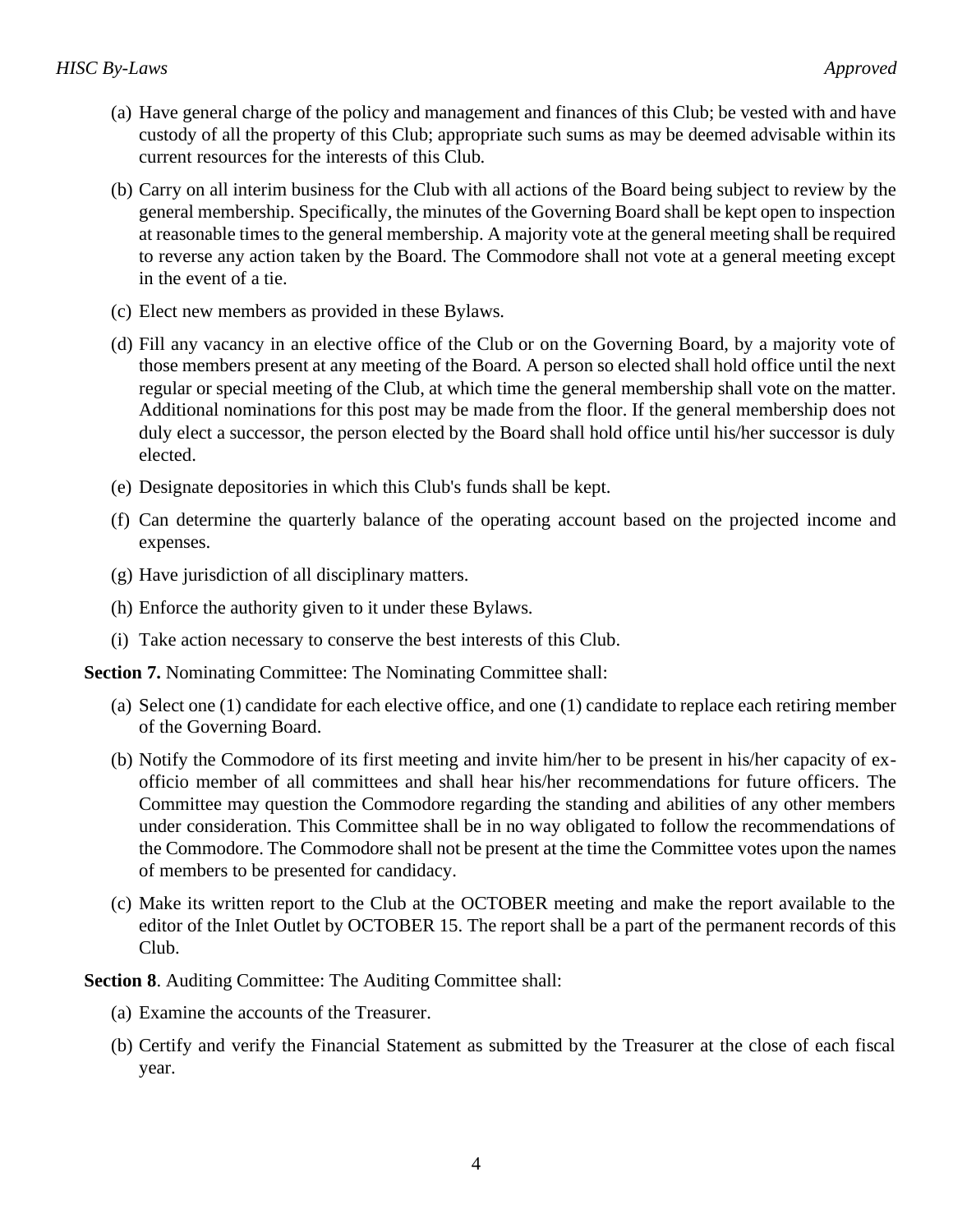- (c) Require a Financial Statement with balanced books upon his/her termination, should the Treasurer not serve a full term.
- (d) Check the Balance Sheet and Income Statement and make sure that it is complete, including all assets, liabilities, inventories and any and all other properties of this Club.
- (e) Make a general report to the general membership at the APRIL meeting after completion of the audit, such Statement and Report to be approved by the general membership.

**Section 9.** Duties of committees appointed by the Commodore:

- (a) Ocean Race Committee: Shall concern itself with racing schedules, boat ratings other than PHRF, trophies and any and all matters relative to ocean racing. This Committee shall hold a minimum of one (1) meeting per year of boat owners and skippers to hear their desires regarding racing.
- (b) Protest Committee: Shall hear and rule on all racing protests properly brought before it.
- (c) PHRF Handicap Committee: Shall assign PHRF handicaps to boats requesting such and shall be our representative to the Board of PHRF of SEF.
- (d) Crew Pool: Shall work with the Race Committee on boat crews for races, cruises and related matters.
- (e) Youth Sailing Committee: Shall manage the youth sailing program, schedule races, instructions, trophies and all related matters.
- (f) Cruise Committee: Shall arrange and schedule cruises for the Club. Shall advise and/or plan such cruises and related matters.
- (g) Entertainment Committee: Shall concern itself with after race parties, picnics, suppers and similar matters. After race parties to be coordinated with the Race Committee. Shall submit entertainment recommendations to the general membership for approval.
- (h) Judge Advocate: Shall advise on amendments to the Bylaws, on matters of parliamentary procedure, and otherwise advise on all legal matters. Shall use Robert's Rules of Order (most recent revised edition) for any procedure not specifically set forth in these Bylaws.
- (i) Program Committee: Shall arrange a program to be presented after each monthly meeting when such program or programs are requested by the Commodore. Programs to be related to boating activities.
- (j) Inlet-Outlet Editor: Shall be the editor of the Club's online monthly newsletter to be called the Inlet-Outlet. Shall see that information concerning the Club is posted on the HISC website and forwarded via email to the members as a digital version of this newsletter. Shall publish such information in the Inlet Outlet as requested by the Flag Officers, Governing Board and/or Committees. See that the required notices of all meetings of this Club or of the Governing Board are posted on the website or emailed out, when required to do so.
- (k) Membership Committee: Shall consist of a member in good standing especially familiar with the purposes of the Club. The Membership Committee shall:
	- 1. Examine the membership application of candidates for membership in this Club.
	- 2. Report to the Governing Board on the candidates.
	- 3. Notify each new member of his/her election to this Club.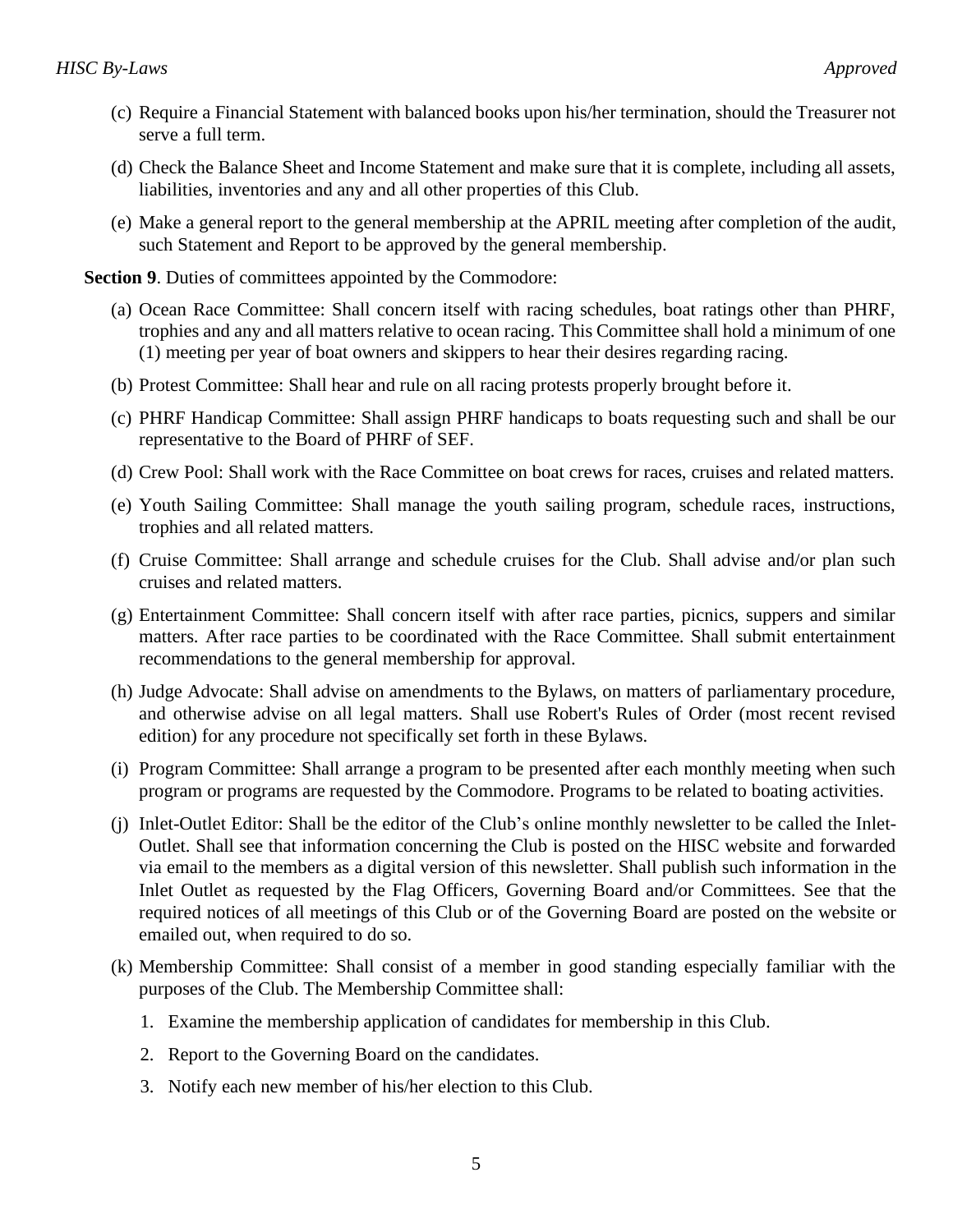- 4. Convey the list of successful candidates for membership to the Inlet Outlet editor and Roster Committee.
- 5. Shall maintain the proper and current Club mailing list.
- (l) Sportsmanship Committee: The Sportsmanship Committee shall:
	- 1. Promote sportsmanship and sportsmanlike conduct on and off the race course.
	- 2. When appropriate, nominate an HISC member as the Sportsman of the Year.
	- 3. Present the successful candidate for the Sportsmanship Award to the general membership at the annual Change of Command Dinner Dance.
- (m)Roster Committee: Shall keep and publish a roster of the names, addresses, telephone numbers, ranks, and boat names of members, email addresses and any other information requested by the board.
- (n) Webmaster. Maintain and update the Club's website.
- (o) Additional committees as requested by the Commodore with the approval of the Governing Board.

**Section 10**. Staff Commodore's Advisory Committee: The Staff Commodore's Advisory Committee shall:

- (a) Consist of the Past Commodores.
- (b) Meet once a year during the month of JANUARY.
- (c) Elect one of its members (other than the immediate past Commodore) to be a voting member of the Governing Board. Such office to be held for one (1) year, and not more than two (2) consecutive years.
- (d) Give advice and recommendations to the Commodore and Governing Board on matters of interest to the Club.

#### **Article VI - Dues**

**Section 1**. The annual dues of all members shall be for a calendar year and shall be determined by the Governing Board and be submitted to the general membership for approval at the OCTOBER meeting.

**Section 2**. The Governing Board shall determine whether or not an initiation fee is to be charged to new applicants for membership. Governing Board to determine the amount of such fee.

**Section 3**. The annual dues and initiation fee, if required, of each applicant for membership shall be paid at the time of filing application. Should the applicant not be elected to membership, these dues and fees shall be promptly refunded. Household Memberships shall pay only one (1) initiation fee.

**Section 4.** Dues paid by a member elected after NOVEMBER 1 in any year shall include a period of one (1) year from JANUARY 1 next ensuing. The Governing Board shall decide on any question of pro rata dues.

**Section 5.** Any member in arrears for dues on FEBRUARY 1 shall be removed from membership.

**Section 6**. In the event that a member who is a member by virtue of Household Membership should leave the immediate household or no longer be a dependent, such member may continue membership until the year's end, and may continue membership for the following year and thereafter by payment of the annual dues when they become due. No new initiation fee will be required under this section. In the event of dissolution of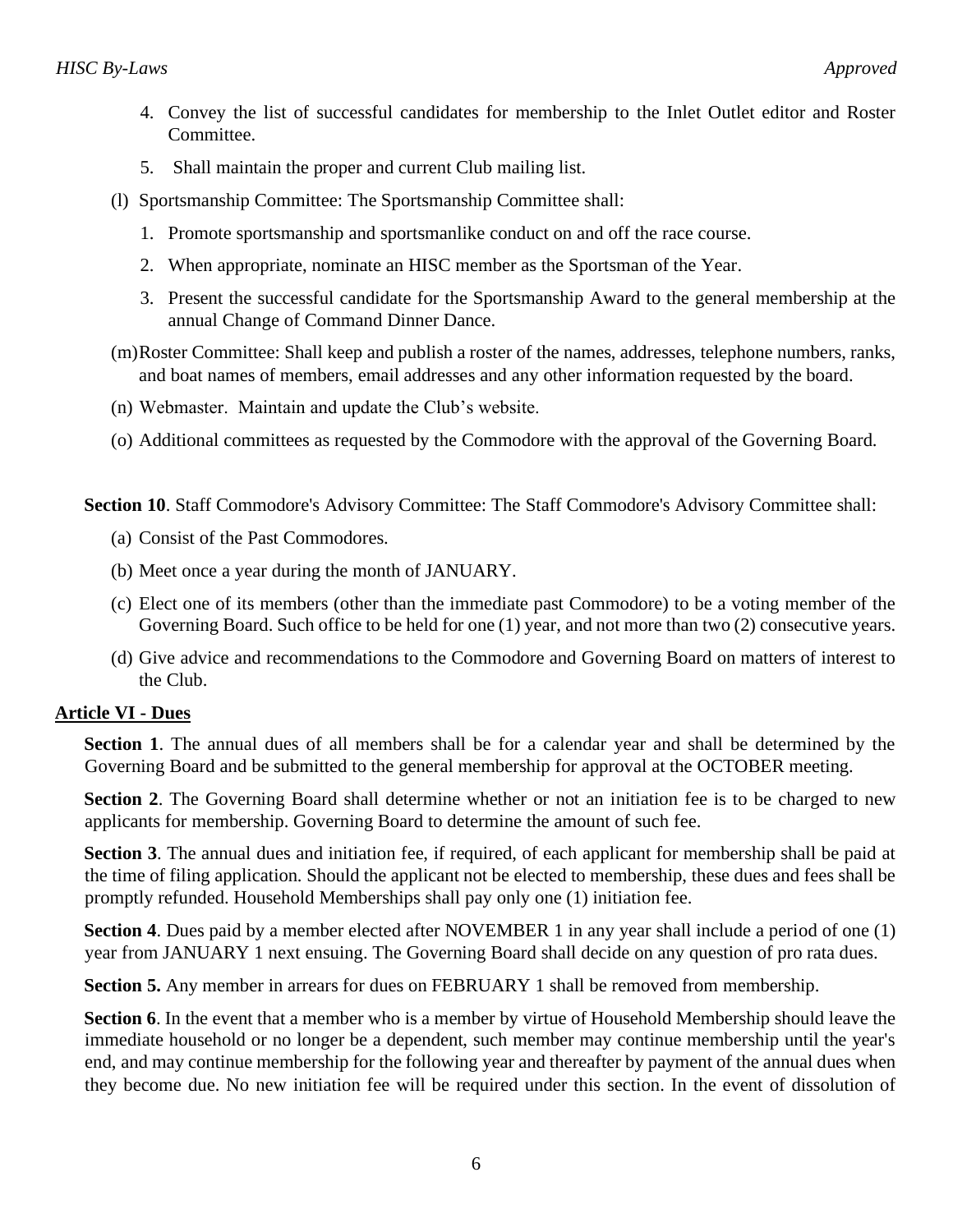marriage, membership shall continue for both members until the current year's end, and then each may continue membership by payment of the annual dues thereafter. No new initiation fee will be required.

## **Article VII - Termination of Membership**

**Section 1**. Termination of membership shall operate as a release of any right, title to or interest in the assets of this Club. Any elective or appointive office held by said member shall also terminate with membership in this Club.

**Section 2.** During the first sixty (60) days after termination, reinstatement may be granted by the Governing Board upon payment of the annual dues. After the above sixty (60) day period, a new application and initiation fee are required.

#### **Article VIII – Meetings and Notices**

**Section 1**. Notices published in the Inlet Outlet shall be considered official written and mailed notices.

**Section 2**. General Meetings:

- (a) A general meeting of the Club shall be held once each month throughout the year. The Governing Board will determine the time and location of said meetings. If circumstances preclude a physical meeting, then an online web meeting may be substituted at the discretion of the Governing Board.
- (b) Notices of general meetings shall be emailed to the last known email address of each member before such meeting.

**Section 3**. Governing Board Meetings: A regular meeting of the Governing Board shall be held each and every month.

- (a) The Commodore shall designate the time and place of the Governing Board meeting, if circumstances preclude a physical meeting, then an online web meeting may be substituted at his/her discretion.
- (b) Notices of Governing Board meetings shall be given to each Board member via email at least one (1) week before such meeting.

All Staff Commodores may attend Board meetings but not vote, unless they are also an elected member of the Board.

**Section 4.** Special Meetings.

- (a) Special meetings of this Club or the Governing Board may be called by the Commodore or a majority of the Governing Board, in their discretion, or shall be called by the Secretary upon written request of five (5) or more members.
- (b) Notices of special meetings of the Club shall be mailed to the last known address of each member at least ten (10) days before such meeting.
- (c) The notice of any special meeting shall state the subjects to be brought up for action at such meeting. No other matter shall be acted upon.
- (d) Notices of special meetings of the Governing Board shall be contacted via phone, email or other available methodology mailed to the last known address of each member of the Governing Board at least two (2) days before such meeting. Notice may be waived by Board members.
- (e) Attendance at special meetings of the Governing Board shall be restricted to members of the Governing Board except when members are invited by a majority of the Board.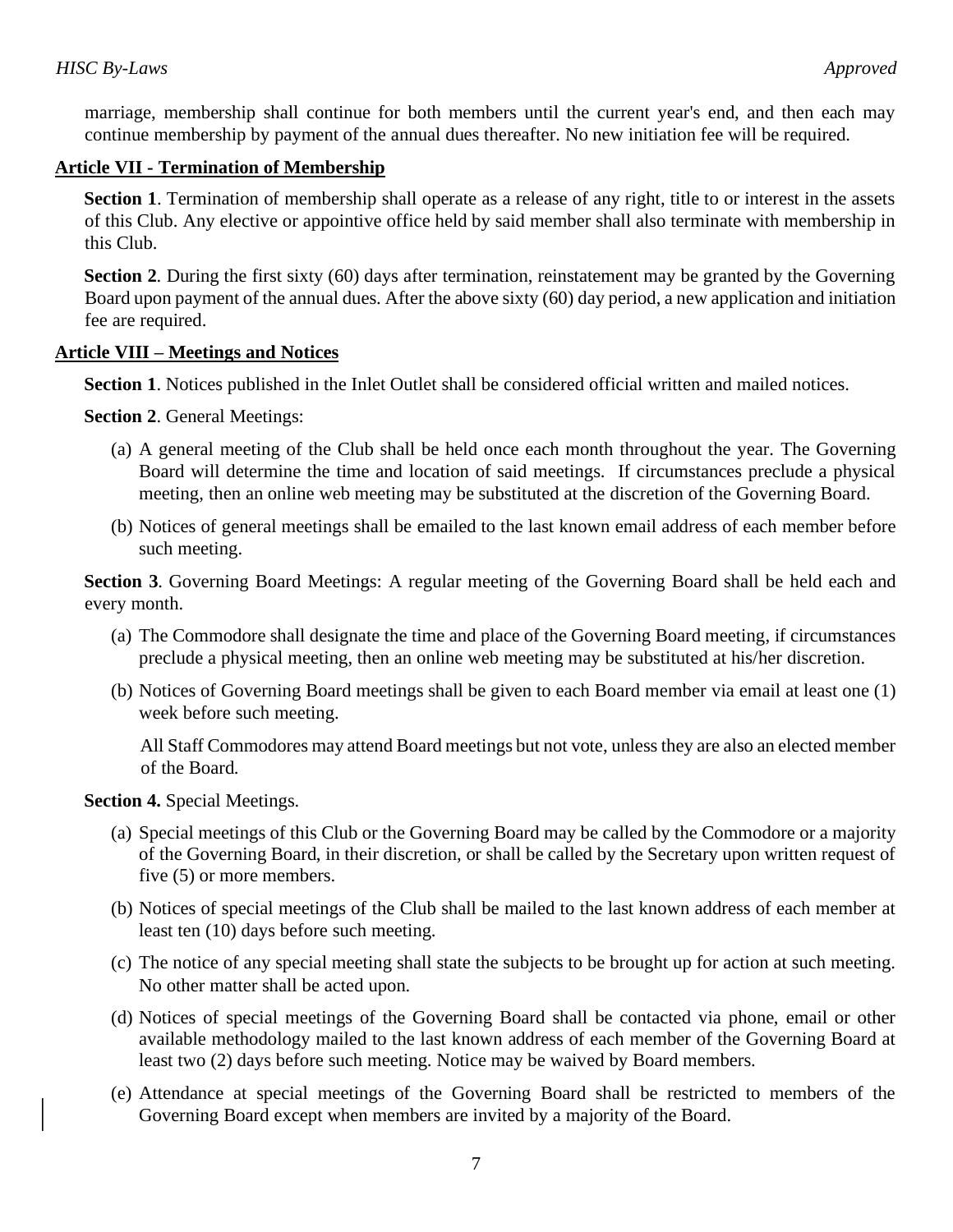## **Article IX - Quorum**

**Section 1.** Twenty-five (25) members, including at least one (1) elective officer, shall constitute a quorum at any called general or special meeting of this Club.

**Section 2.** Six (6) members shall constitute a quorum at any called meeting of the Governing Board.

## **Article X - Order of Business and Rules of Order**

**Section 1.** At a regular meeting, the following order of business shall be observed:

- (a) Roll call or count of members for quorum present.
- (b) Introduction of guests and also new members.
- (c) Reading of a summary of the minutes of previous Board meeting.
- (d) Treasurer's Report.
- (e) Reports of other officers.
- (f) Reports of committees and/or chairmen.
- (g) Unfinished business.
- (h) Reading of any communications pertaining or of interest to the Club.
- (i) New business.

**Section 2.** Except as otherwise provided, all questions shall be determined by a majority vote. The Commodore shall cast the deciding vote in case of a tie, except when the yeas and nays are ordered, in which case he shall vote when his/her name is called. If the result is then a tie, the motion shall be declared lost.

**Section 3**. Except as provided in Article XI, Section 6(b), if any two (2) members shall request, the yeas and nays shall be called upon any question, whereupon each member present shall vote as his/her name is called, without debate, unless excused from voting by the Commodore and the vote so taken shall be recorded in the minutes.

**Section 4**. All questions of parliamentary procedure not herein provided for shall be determined in accordance with Robert's Rules of Order (most recent revised edition). The Judge Advocate shall recommend procedure to the Governing Board, who will be the final authority in the matter.

#### **Article XI - Nominations and Elections**

**Section 1**. At the NOVEMBER meeting of the general membership each year, one (1) member of the Auditing Committee and one (1) member of the Nominating Committee shall be elected to replace the retiring member, in accordance with the provisions of Article IV, Sections 3 and 4.

**Section 2.** The Nominating Committee shall present its slate to the membership as provided in Article V, Section 6, at the OCTOBER meeting. Opposition slates will be accepted at the NOVEMBER meeting from the general membership and then the nominations closed at that time.

**Section 3**. Elective officers, Governing Board members and Nominating and Auditing committee members shall be elected at the NOVEMBER meeting after nominations are closed.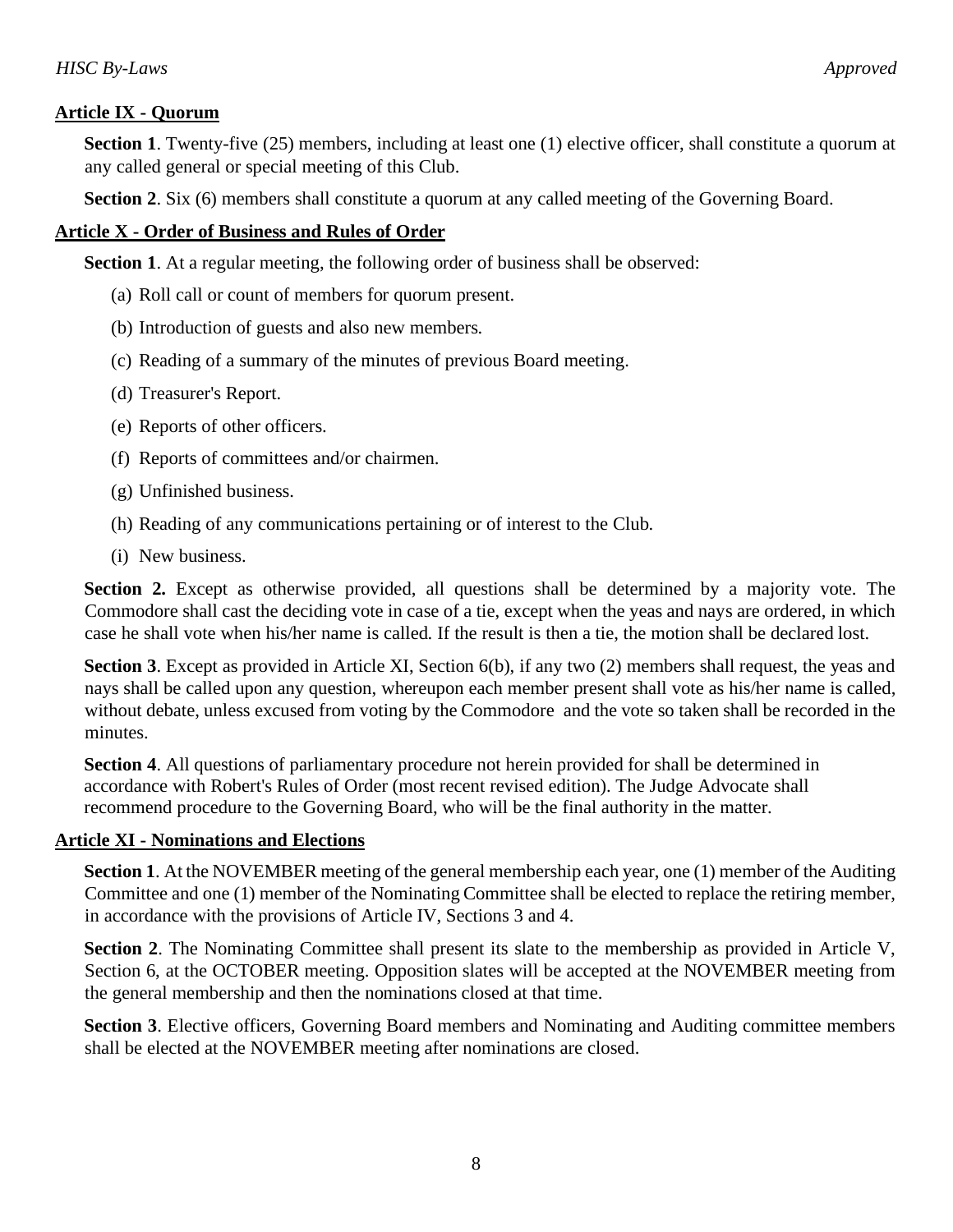**Section 4**. Officers and Board members and committee members elected at the NOVEMBER meeting shall be duly installed at the MARCH meeting and shall hold office until their successors are duly-elected and installed.

**Section 5.** A vacancy occurring in any elective office, elective committee (Nominating and/or Auditing) or board shall be filled in accordance with the provisions of Article V, Section 6(d).

### **Section 6**. Elections:

- (a) All elections to membership in this Club shall be by the Governing Board.
- (b) All general elections may be taken by via voice, by show of hands, by ballot or by yeas and nays (on roll call). Method used to be at the option of the Commodore. If majority of members disagree with method suggested by the Commodore, vote on method to be called. Majority vote necessary to pass on the method.

## **Article XII - Discipline**

Charges made against any member for failure to discharge his/her obligations to this Club, or the rules and regulations of the United States relating to the operation and navigation of yachts or for conduct unbecoming to a member shall be made in writing addressed to the Governing Board. The Governing Board, after a hearing or upon review of the findings, shall have the power to dismiss the charges or, in its discretion, to censure, suspend or expel the member accused or to request such member to resign. If the member shall fail to resign within ten (10) days after the mailing of such request to his/her last known address, the Board may expel such member without further notice of proceedings.

#### **Article XIII-Policy**

**Section 1.** It shall be the policy of this Club, if at all possible, to confine the business meeting each month to a maximum duration of one (1) hour.

**Section 2**. It shall be the policy of this Club, so far as possible, to balance the budget.

## **Article XIV - Club Burgee and Flags**

**Section 1**. The Club Burgee shall be of such color and design as shall be approved by the general membership at a regular meeting.

**Section 2.** A member of the Club shall display the Burgee of this Club in the manner in which a yacht club Burgee should be displayed in accordance with local customs. Any questions on this matter to be determined by the Governing Board or in accordance with practices established by USSA.

**Section 3**. Flag Officers shall fly their proper flag as determined by the Governing Board or in accordance with local practices.

#### **Article XV - Charter Members**

Any member whose application for membership and whose initial fee of Ten Dollars (\$10.00) was paid by May 6, 1971 shall be considered a charter member of this Club and shall be entitled to an appropriately inscribed certificate certifying such fact.